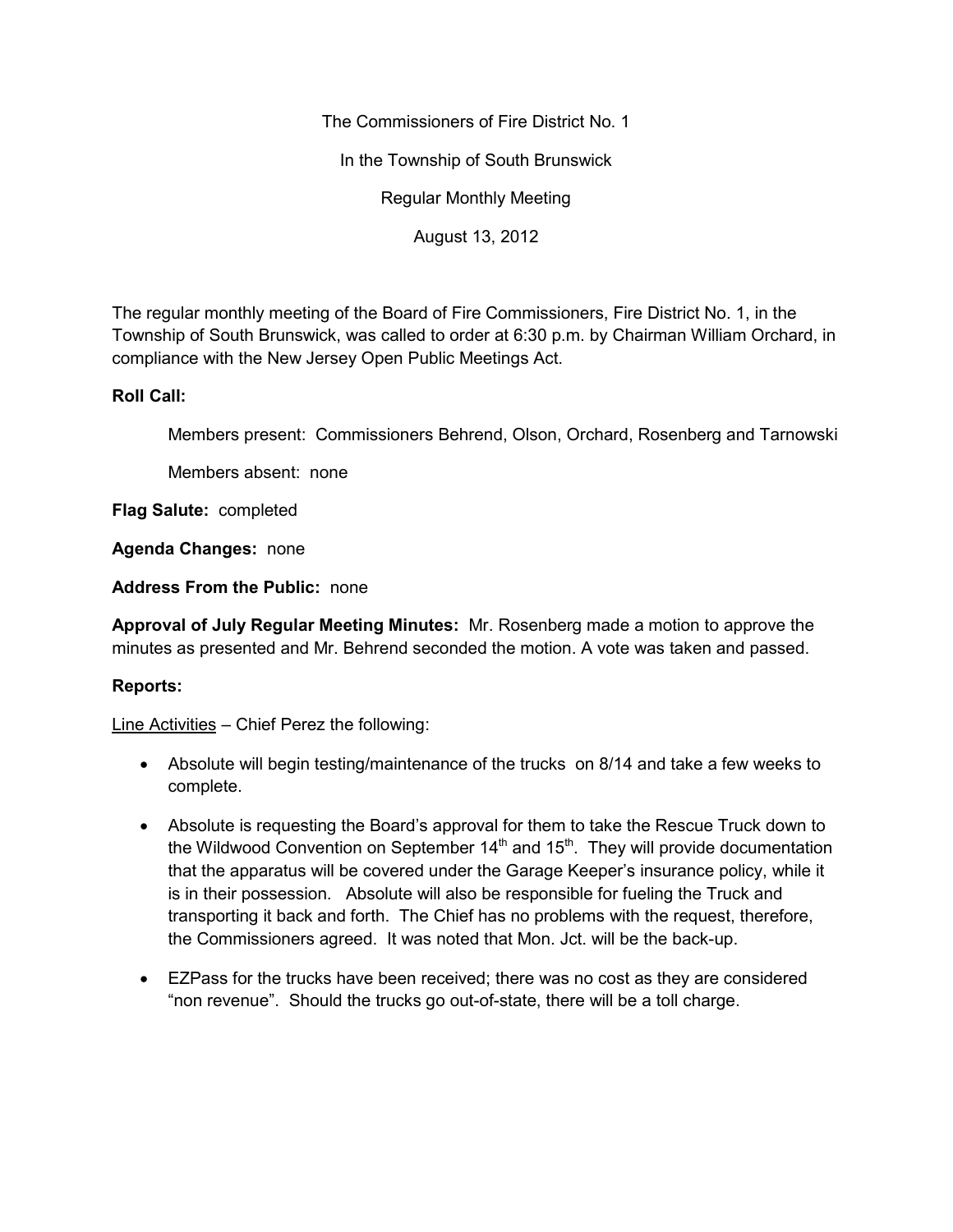- The County would like to know if the District and Fire Company, would be interested in housing and operating one of their two Foam Trailers. The Chief stated that the membership is interested in receiving the necessary training. There would be no cost, in fact, a tow fee would be paid back to the Board, as the Fire Company would tow it with their pick-up. The Chief stated that he felt it would be beneficial not only for Kendall Park, but all the neighboring fire companies. The Board agreed to allow this request to go through; Chief Perez will insure the necessary paperwork is completed and approved by Mr. Braslow.
- Truck 225 has run its course (25-30 yrs old) and it would take a lot of money to get it back to its full potential. The Chief requested the Board approve the liquidation of this piece of apparatus. As the motor is still good, he would like to investigate fire companies in the South, who could benefit from the truck. He noted that a replacement is not necessary. The Commissioners agreed to have the Chief pursue this action.
- Statistics will be forthcoming.

President – Mr. Corris stated that one member has resigned. He also stated that progress is being made on completion of the Station's interior equipment and decor. Finally, the Fire Company will purchase new T-Shirts for its members.

Treasurer's Report/Voucher List – Mr. Rosenberg stated that the Training & Education budget line item is over about \$285. He stated he would like to transfer \$5K from the Fire Marshall line item to T&E line item, come the November budgeting process. The Board agreed to this action. It was noted that Insurance is over but will also be addressed in November. As Mr. Rosenberg stated last month, it may be necessary to pay insurance premiums on a quarterly basis, come next year.

After the Commissioners reviewed the Voucher List, Mr. Tarnowski made a motion to approve it as presented and Mr. Behrend seconded the motion. A vote was taken and passed.

Secretary – nothing to report.

Fire Coordinator's Report – Mr. Perez reported the following:

- **The alarms were tested and the fire extinguishers serviced at Station 23. There is an** inspection this coming week.
- **Truck 225 had a ground wire issue, which was addressed.**
- All meters were sent out and serviced. Calibrations have been completed.
- The light in the hallway at Station 23 was replaced.
- The Rescue Squad is not very tidy; however, there are no major issues.